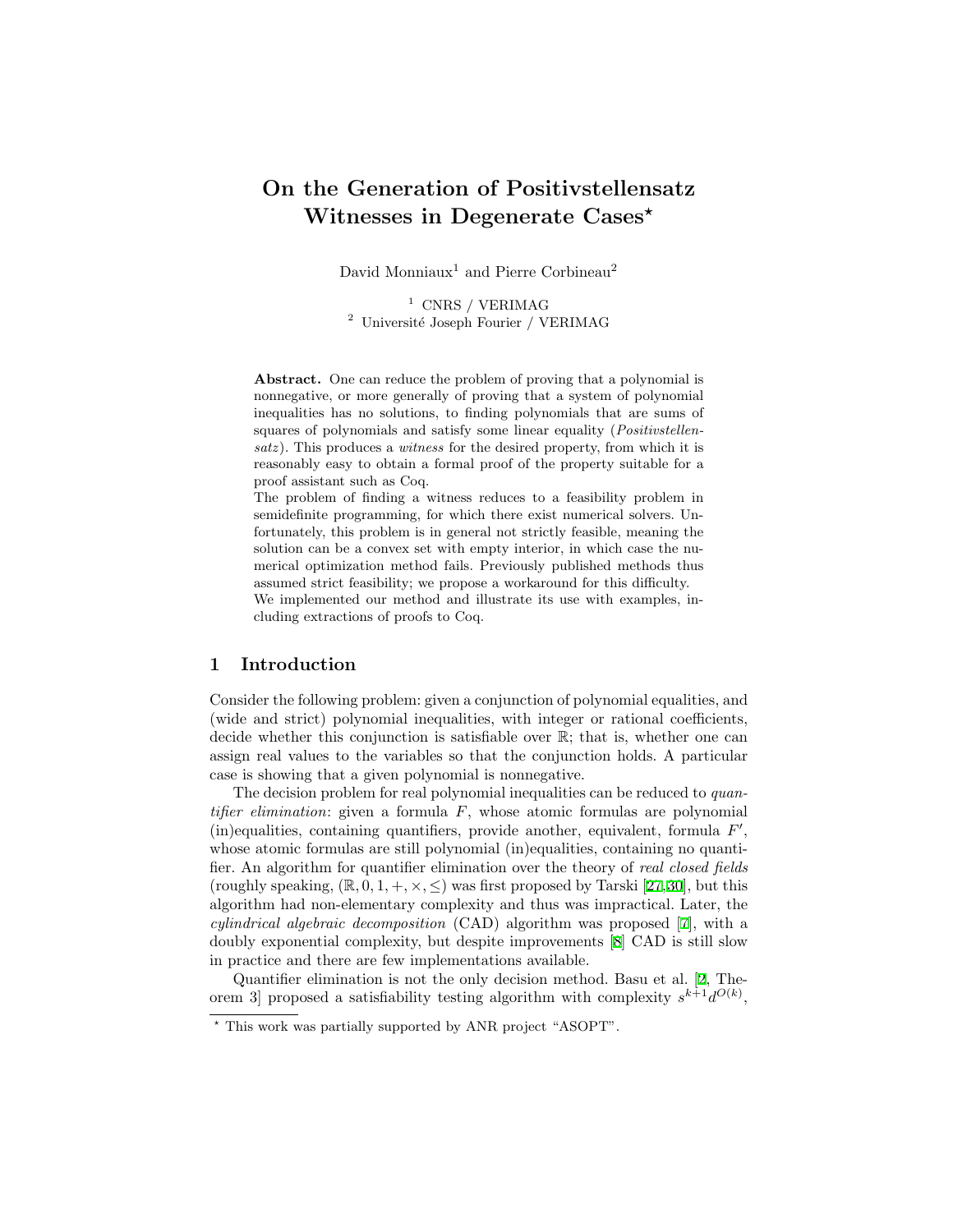where *s* is the number of distinct polynomials appearing in the formula, *d* is their maximal degree, and  $k$  is the number of variables. We know of no implementation of that algorithm. Tiwari [[31\]](#page-15-2) proposed an algorithm based on rewriting systems that is supposed to answer in reasonable time when a conjunction of polynomial inequalities has no solution.

Many of the algebraic algorithms are complex, which leads to complex implementations. This poses a methodology problem: can one trust their results? The use of computer programs for proving lemmas used in mathematical theorems was criticized in the case of Thomas Hales' proof of the Kepler conjecture. Sim-ilarly, the use of complex decision procedures (as in the proof assistant PVS<sup>[3](#page-1-0)</sup>) or program analyzers (as, for instance,  $Astr\acute{e}e^{4}$  $Astr\acute{e}e^{4}$  $Astr\acute{e}e^{4}$ ) in order to prove the correctness of critical computer programs is criticized on grounds that these verification systems could themselves contain bugs.

One could formally prove correct the implementation of the decision procedure using a proof assistant such as Coq [[12,](#page-14-2)[20\]](#page-14-3); but this is likely to be long and difficult. An alternative is to arrange for the procedure to provide a *witness* of its result. The answer of the procedure is correct if the witness is correct, and correctness of the witness can be checked by a much simpler procedure, which can be proved correct much more easily.

Unsatisfiability witnesses for systems of complex equalities or *linear* rational inequalities are already used within  $DPLL(T)$  satisfiability modulo theory decision procedures [\[17](#page-14-4), ch. 11] [[10\]](#page-14-5). It is therefore tempting to seek unsatisfiability witnesses for systems of polynomial inequalities.

In recent years, it was suggested [\[21](#page-14-6)] to use numerical *semidefinite programming* to look for proof witnesses whose existence is guaranteed by a *Positivstellensatz* [\[16](#page-14-7),[26,](#page-15-3)[29\]](#page-15-4). The original problem of proving that a system of polynomial inequalities has no solution is reduced to: given polynomials  $P_i$  and  $R$ , derived from those in the original inequalities, find polynomials *Q<sup>i</sup>* that are sums of squares such that  $\sum_i P_i Q_i = R$ . Assuming some bounds on the degrees of  $Q_i$ , this problem is in turn reduced to a *semidefinite programming* pure feasibility problem  $[6,32]$  $[6,32]$  $[6,32]$  $[6,32]$ , a form of convex optimization. The polynomials  $Q_i$  then form a witness, from which a machine-checkable formal proof, suitable for tools such as Coq [[12\]](#page-14-2) or Isabelle [[11\]](#page-14-8), may be constructed.

Unfortunately, this method suffers from a caveat: it applies only under a *strict feasibility* condition [[22](#page-14-9)]: a certain convex geometrical object should not be degenerate, that is, it should have nonempty interior. Unfortunately it is very easy to obtain problems where this condition is not true. Equivalently, the method of rationalization of certificates [[13\]](#page-14-10) has a limiting requirement that the rationalized moment matrix remains positive semidefinite.

In this article, we explain how to work around the degeneracy problem: we propose a method to look for rational solutions to a general SDP feasibility problem. We have implemented our method and applied it to some examples

<span id="page-1-0"></span> $^3$  <http://pvs.csl.sri.com/>

<span id="page-1-1"></span> $^4$  <http://www.astree.ens.fr/>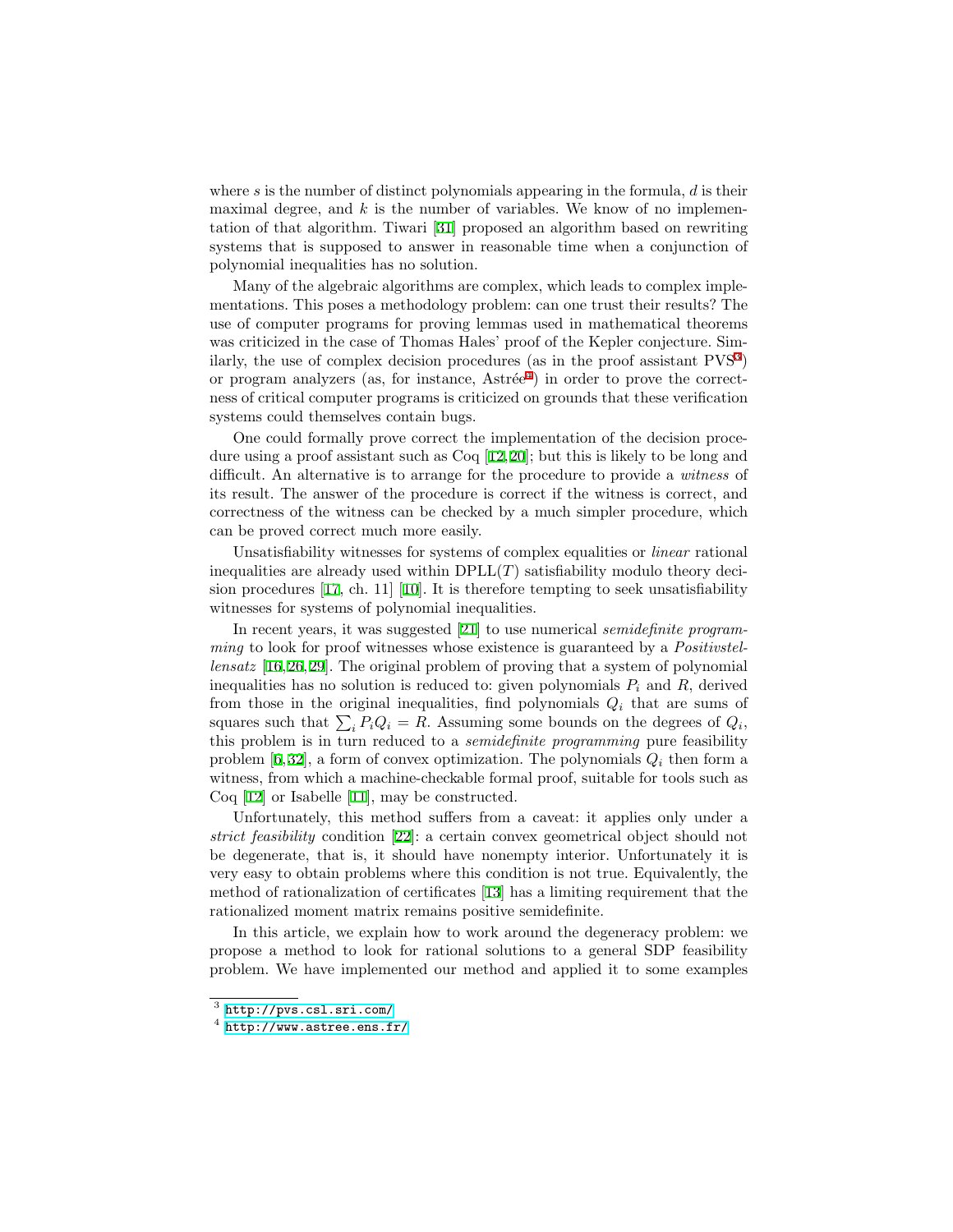from the literature on positive polynomials, and to examples that previously published techniques failed to process.

# **2 Witnesses**

For many interesting theories, it is trivial to check that a given valuation of the variables satisfies a quantifier-free formula. A satisfiability decision procedure will in this case tend to seek a *satisfiability witness* and provide it to the user when giving a positive answer.

In contrast, if the answer is that the problem is not satisfiable, the user has to trust the output of the satisfiability testing algorithm, the informal meaning of which is "I looked carefully everywhere and did not find a solution." In some cases, it is possible to provide *unsatisfiability witnesses*: solutions to some form of dual or auxiliary problem that show that the original problem had no solution.

#### <span id="page-2-1"></span>**2.1 Nonnegativity Witnesses**

To prove that a polynomial *P* is nonnegative, one simple method is to express it as a sum of squares of polynomials. One good point is that the degree of the polynomials involved in this sum of squares can be bounded, and even that the choice of possible monomials is constrained by the Newton polytope of *P*, as seen in *§*[3](#page-4-0).

Yet, there exist nonnegative polynomials that cannot be expressed as sums of squares, for instance this example due to Motzkin [[24\]](#page-14-11):

<span id="page-2-3"></span>
$$
M = x_1^6 + x_2^4 x_3^2 + x_2^2 x_3^4 - 3x_1^2 x_2^2 x_3^2 \tag{1}
$$

However, Artin's answer to Hilbert's seventeenth problem is that any non-negative polynomial can be expressed as a sum of squares of rational functions.<sup>[5](#page-2-0)</sup>

It follows that such a polynomial can always be expressed as the quotient  $Q_2/Q_1$  of two sums of squares of polynomials, which forms the nonnegativity witness, and can be obtained by solving  $P.Q_1 - Q_2 = 0$  for  $Q_1 \neq 0$  (this result is also a corollary of Th. [1\)](#page-3-0).

### <span id="page-2-2"></span>**2.2 Unsatisfiability Witnesses for Polynomial Inequalities**

For the sake of simplicity, we shall restrict ourselves to wide inequalities (the extension to mixed wide/strict inequalities is possible). Let us first remark that the problem of testing whether a set of wide inequalities with coefficients in a subfield *K* of the real numbers is satisfiable over the real numbers is equivalent to the problem of testing whether a set of *equalities* with coefficients *K* is satisfiable over the real numbers: for each inequality  $P(x_1, \ldots, x_m) \geq 0$ , replace it by

<span id="page-2-0"></span><sup>5</sup> There exists a theoretical exact algorithm for computing such a decomposition for homogeneous polynomials of at most 3 variables [[15](#page-14-12)]; we know of no implementation of it and no result about its practical usability.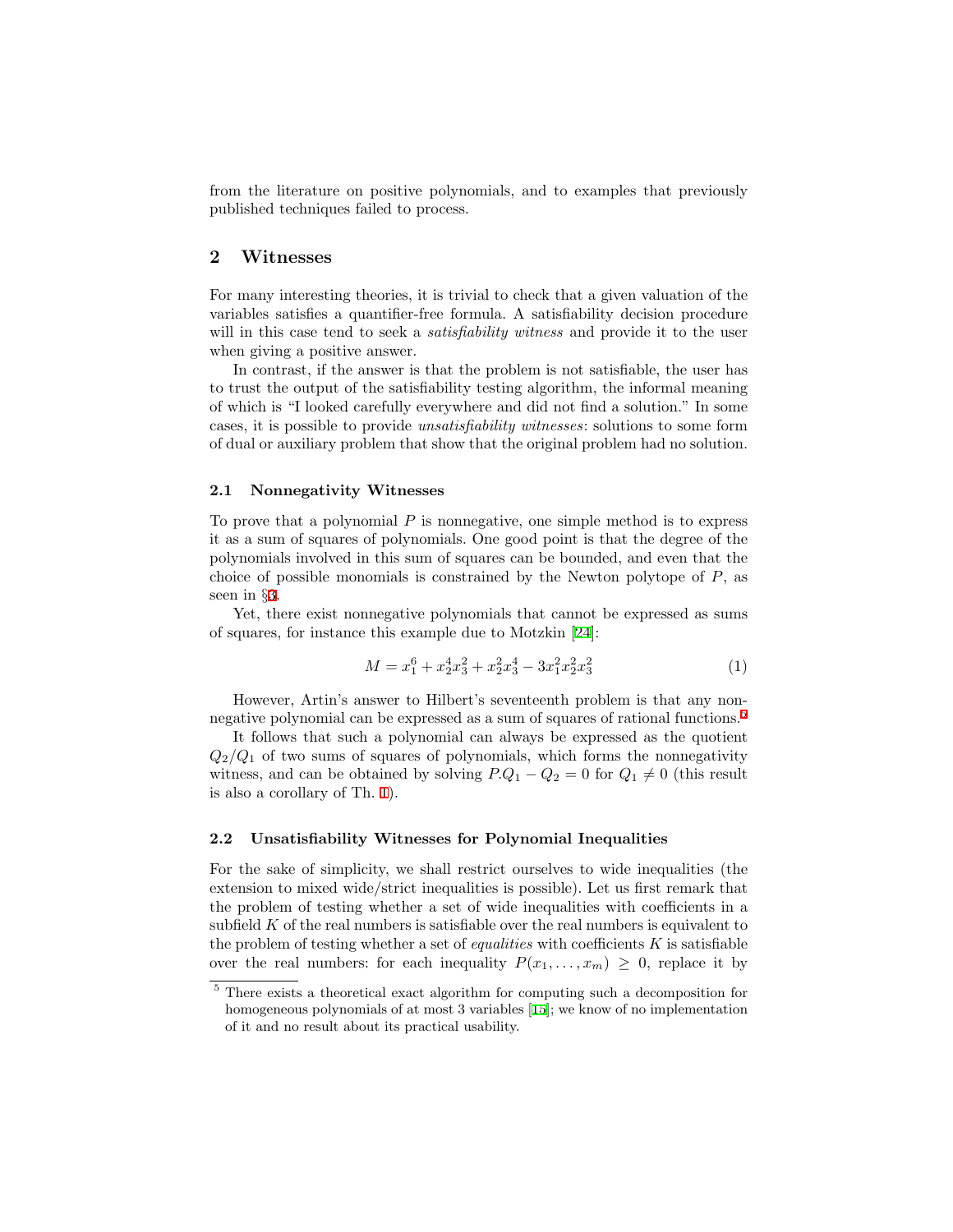$P(x_1, \ldots, x_m) - \mu^2 = 0$ , where  $\mu$  is a new variable. Strict inequalities can also be simulated as follows:  $P_i(x_1, \ldots, x_m) \neq 0$  is replaced by  $P_i(x_1, \ldots, x_m) \cdot \mu = 1$ where  $\mu$  is a new variable. One therefore does not gain theoretical simplicity by restricting oneself to equalities.

Stengle [\[29](#page-15-4)] proved two theorems regarding the solution sets of systems of polynomial equalities and inequalities over the reals (or, more generally, over real closed fields): a *Nullstellensatz* and a *Positivstellensatz* ; a similar result was proved by Krivine [[16\]](#page-14-7). Without going into overly complex notations, let us state consequences of these theorems.

Let *K* be an ordered field (such as  $\mathbb{Q}$ ) and *K'* be a real closed field containing *K* (such as the real field  $\mathbb{R}$ ), and let **X** be a list of variables  $X_1, \ldots, X_n$ .  $A^{*2}$ denotes the squares of elements of *A*. The *multiplicative monoid* generated by *A* is the set of products of zero of more elements from *A*. The *ideal* generated by *A* is the set of sums of products of the form  $PQ$  where  $Q \in K[X]$  and  $P \in A$ . The *positive cone* generated by *A* is the set of sums of products of the form  $p.P.Q<sup>2</sup>$  where  $p \in K$ ,  $p > 0$ , *P* is in the multiplicative monoid generated by *A*, and  $Q \in K[\mathbf{X}]$ . Remark that we can restrict P to be in the set of products of elements of *A* where no element is taken twice, with no loss of generality.

The result [[9,](#page-14-13) [18,](#page-14-14) [19\]](#page-14-15) of interest to us is:

**Theorem 1.** Let  $F_>, F_>, F_-, F_{\neq}$  be sets of polynomials in  $K[X]$ , to which we *impose respective sign conditions*  $> 0, \geq 0, = 0, \neq 0$ . The resulting system is *unsatisfiable over*  $K^n$  *if and only if there exist an equality in*  $K[X]$  *of the type*  $S + P + Z = 0$ , with *S* in the multiplicative monoid generated by  $F > \bigcup F_*^{*2}$ ,  $P^*$ *belongs to the positive cone generated by*  $F$ <sup>*>*</sup> $\cup$  $F$ <sup>*>*</sup>*, and Z belongs to the ideal generated by*  $F_{=}$ .

 $(S, P, Z)$  then constitute a *witness* of the unsatisfiability of the system. <sup>[6](#page-3-1)</sup>

For a simple example, consider the following system, which obviously has no solution:

<span id="page-3-2"></span><span id="page-3-0"></span>
$$
\begin{cases}\n-2 + y^2 \ge 0\\ \n1 - y^4 \ge 0\n\end{cases}
$$
\n(2)

A *Positivstellensatz* witness is  $y^2(-2 + y^2) + 1(1 - y^4) + 2y^2 + 1 = 0$ . Another is  $\left(\frac{2}{3} + \frac{y^2}{3}\right)$  $\frac{y^2}{3}$ ) (-2 +  $y^2$ ) +  $\frac{1}{3}(1-y^4)$  + 1 = 0.

Consider the conjunction *C*:  $P_1 \geq 0 \wedge \cdots \wedge P_n \geq 0$  where  $P_i \in \mathbb{Q}[X_1, \ldots, X_m]$ . Consider the set *Π* of products of the form  $\prod_i P_i^{w_i}$  for  $\mathbf{w} \in \{0,1\}^n$  — that is, the set of all products of the  $P_i$  where each  $P_i$  appears at most once. Obviously, if one can exhibit nonnegative functions  $Q_j$  such that  $\sum_{T_j \in \Pi} Q_j T_j + 1 = 0$ , then  $C$  does not have solutions. Theorem [1](#page-3-0) guarantees that if  $C$  has no solutions, then such functions  $Q_j$  exist as sum of squares of polynomials (we simply apply the theorem with  $F_{>} = F_{\neq} = \emptyset$  and thus  $S = \{1\}$ ). We have again reduced our problem to the following problem: given polynomials  $T_j$  and  $R$ , find sumsof-squares polynomials  $Q_j$  such that  $\sum_j Q_j T_j = R$ . Because of the high cost of

<span id="page-3-1"></span><sup>&</sup>lt;sup>6</sup> Another result, due to Schmüdgen [\[26\]](#page-15-3), gives simpler witnesses for  $P_1 \geq 0 \wedge \cdots \wedge P_n \geq 0$ 0  $\Rightarrow$  *C* in the case where  $P_1 \ge 0 \land \cdots \land P_n \ge 0$  defines a compact set.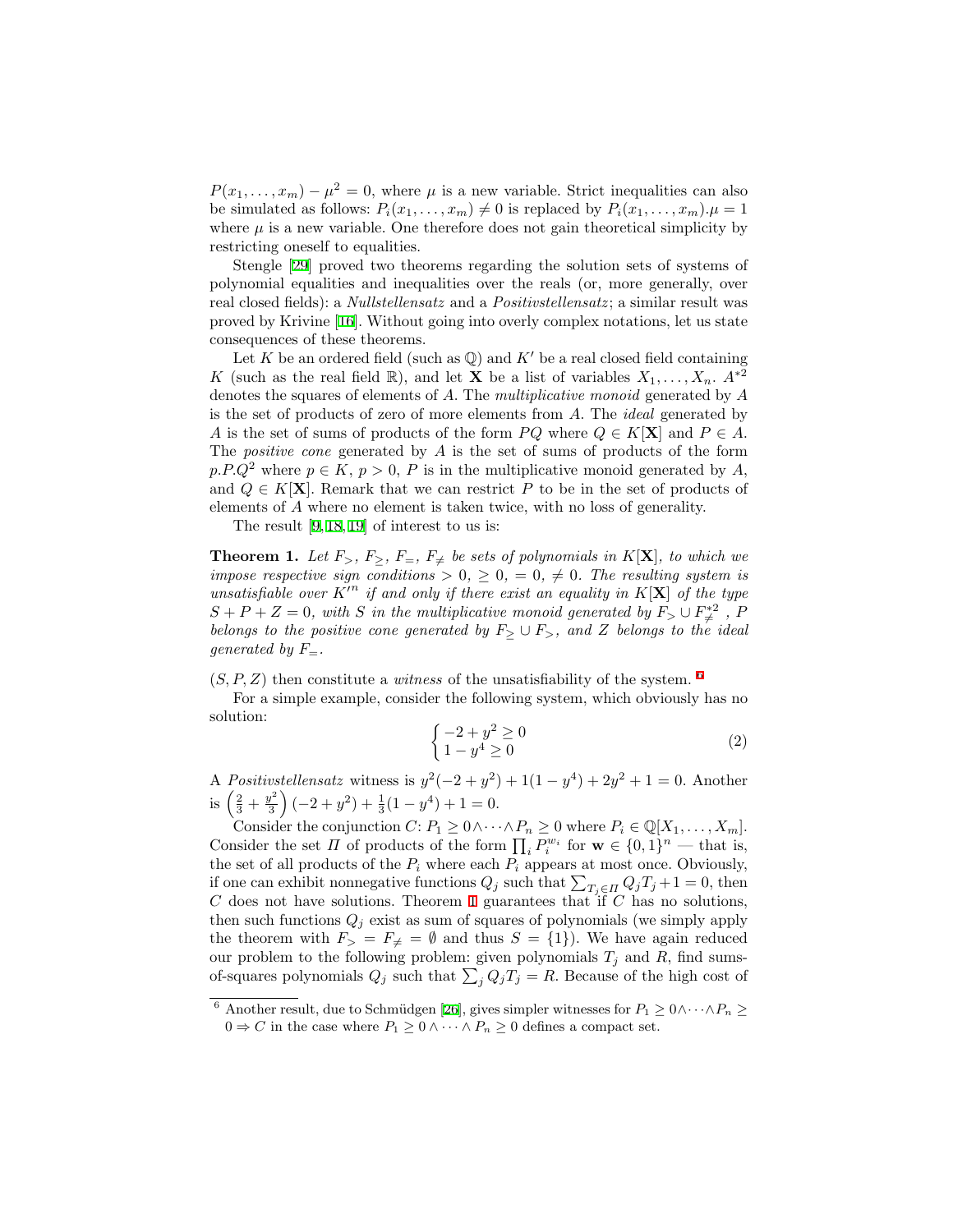enumerating all products of the form  $\prod_i P_i^{w_i}$ , we have first looked for witnesses of the form  $\sum_{T_j \in S} Q_j P_j + 1 = 0.$ 

# <span id="page-4-0"></span>**3 Solving the Sums-of-Squares Problem**

In §[2.1](#page-2-1) and §[2.2,](#page-2-2) we have reduced our problems to: given polynomials  $(P_i)_{1 \leq i \leq n}$ and *R* in  $\mathbb{Q}[X_1,\ldots,X_m]$ , find polynomials that are sums of squares  $Q_i$  such that

<span id="page-4-1"></span>
$$
\sum_{j} P_j Q_j = R \tag{3}
$$

We wish to output the  $Q_j$  as  $Q_j = \sum_{i=1}^{n_j} \alpha_{ji} L_{ji}^2$  where  $\alpha_{ji} \in \mathbb{Q}^+$  and  $L_{ji}$  are polynomials over Q. We now show how to solve this equation.

#### <span id="page-4-2"></span>**3.1 Reduction to Semidefinite Programming**

**Lemma 1.** Let  $P \in K[X, Y, \ldots]$  be a sum of squares of polynomials  $\sum_i P_i^2$ . Let  $M = \{m_1, \ldots, m_{|M|}\}$  be a set such that each  $P_i$  can be written as a linear *combination of elements of M (M can be for instance the set of monomials in the*  $P_i$ *). Then there exists a*  $|M| \times |M|$  *symmetric positive semidefinite matrix Q with coefficients in K such that*  $P(X, Y, \dots) = [m_1, \dots, m_{|M|}]Q[m_1, \dots, m_{|M|}]^T$ , *noting*  $v^T$  *the transpose of*  $v$ *.* 

Assume that we know the  $M_j$ , but we do not know the matrices  $\hat{Q}_j$ . The equality  $\sum_{j} P_j (M_j \hat{Q}_j (M_j)^T) = R$  directly translates into a system (*S*) of affine linear equalities over the coefficients of the  $\hat{Q}_j$ :  $\sum_j (M_j \hat{Q}_j (M_j)^T) P_j - R$  is the zero polynomial, so its coefficients, which are affine linear combinations of the coefficients of the  $\hat{Q}_j$  matrices, should be zero; each of these combinations thus yields an affine linear equation. The additional requirement is that the  $\hat{Q}_j$  are positive semidefinite.

One can equivalently express the problem by grouping these matrices into a block diagonal matrix  $\tilde{Q}$  and express the system  $(S)$  of affine linear equations over the coefficients of  $\tilde{Q}$ . By exact rational linear arithmetic, we can obtain a system of generators for the solution set of  $(S): \hat{Q} \in -F_0 + \text{vect}(F_1, \ldots, F_m)$ . The problem is then to find a positive semidefinite matrix within this *search space*; that is, find  $\alpha_1, \ldots, \alpha_m$  such that  $-F_0 + \sum_i \alpha_i F_i \succeq 0$ . This is the problem of *semidefinite programming*: finding a positive semidefinite matrix within an affine linear variety of symmetric matrices, optionally optimizing a linear form [[6](#page-13-1), [32](#page-15-5)].

For instance, the second unsatisfiability witness we gave for constraint sys-tem [2](#page-3-2) is defined, using monomials  $\{1, y\}$ , 1 and  $\{1, y\}$ , by:

| $\frac{2}{3}$<br>$\boldsymbol{0}$<br>$\frac{1}{3}$<br>$\Omega$ |               |                |
|----------------------------------------------------------------|---------------|----------------|
|                                                                | $\frac{1}{3}$ |                |
|                                                                |               | 0 <sub>0</sub> |
|                                                                |               | 0 <sub>0</sub> |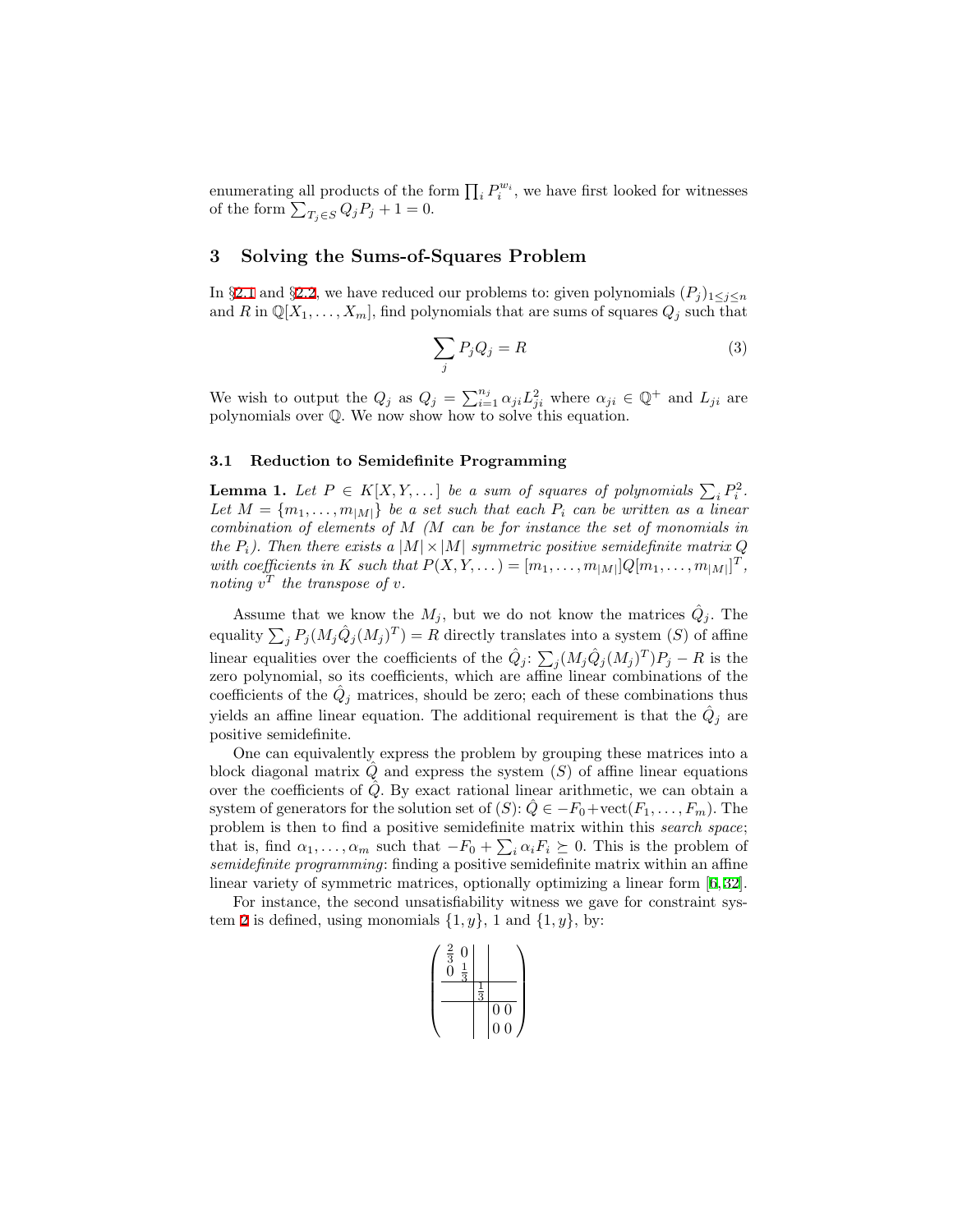It looks like finding a solution to Equ. [3](#page-4-1) just amounts to a SDP problem. There are, however, several problems to this approach:

- 1. For the general *Positivstellensatz* witness problem, the set of polynomials to consider is exponential in the number of inequalities.
- 2. Except for the simple problem of proving that a given polynomial is a sum of squares, we do not know the degree of the  $Q_j$  in advance, so we cannot <sup>[7](#page-5-0)</sup> choose finite sets of monomials  $M_j$ . The dimension of the vector space for  $Q_j$  grows quadratically in  $|M_j|$ .
- 3. Some SDP algorithms can fail to converge if the problem is not *strictly feasible* — that is, the solution set has empty interior, or, equivalently, is not full dimensional (that is, it is included within a strict subspace of the search space).
- 4. SDP algorithms are implemented in floating-point. If the solution space is not full dimensional, they tend to provide solutions *Q*ˆ that are "almost" positive semidefinite (all eigenvalues greater than  $-\epsilon$  for some small positive  $\epsilon$ ), but not positive semidefinite.

Regarding problem 1, bounds on degrees only matter for the *completeness* of the refutation method: we are guaranteed to find the certificate if we look in a large enough space. They are not needed for *soundness*: if we find a correct certificate by looking in a portion of the huge search space, then that certificate is correct regardless. This means that we can limit the choice of monomials in *M<sup>j</sup>* and hope for the best.

Regarding the second and third problems : what is needed is a way to reduce the dimension of the search space, ideally up to the point that the solution set is full dimensional. As recalled by [[22\]](#page-14-9), in a sum-of-square decomposition of a polynomial *P*, only monomials  $x_1^{\alpha_1} \ldots x_n^{\alpha_n}$  such that  $2(\alpha_1, \ldots, \alpha_n)$  lies within the Newton polytope<sup>[8](#page-5-1)</sup> of  $P$  can appear [[23,](#page-14-16) Th. 1]. This helps reduce the dimension if *P* is known in advance (as in a sum-of-squares decomposition to prove positivity) but does not help for more general equations.

Kaltofen et al. [[14\]](#page-14-17) suggest solving the SDP problem numerically and looking for rows with very small values, which indicate useless monomials that can be safely removed from the basis; in other words, they detect "approximate kernel vectors" from the canonical basis. Our method is somehow a generalization of theirs: we detect kernel vectors whether or not they are from the canonical basis.

In the next section, we shall investigate the fourth problem: how to deal with solution sets with empty interior.

#### **3.2 How to Deal with Degenerate Cases**

In the preceding section, we have shown how to reduce the problem of finding unsatisfiability witnesses to a SDP feasibility problem, but pointed out one cru-

<span id="page-5-0"></span><sup>7</sup> There exist non-elementary bounds on the degree of the monomials needed [[19\]](#page-14-15). In the case of Schmüdgen's result on compact sets, there are better bounds [[26\]](#page-15-3).

<span id="page-5-1"></span><sup>8</sup> The Newton polytope of a polynomial *P*, or in Reznick's terminology, its *cage*, is the convex hull of the vertices  $(\alpha_1, \ldots, \alpha_n)$  such that  $x_1^{\alpha_1} \ldots x_n^{\alpha_n}$  is a monomial of *P*.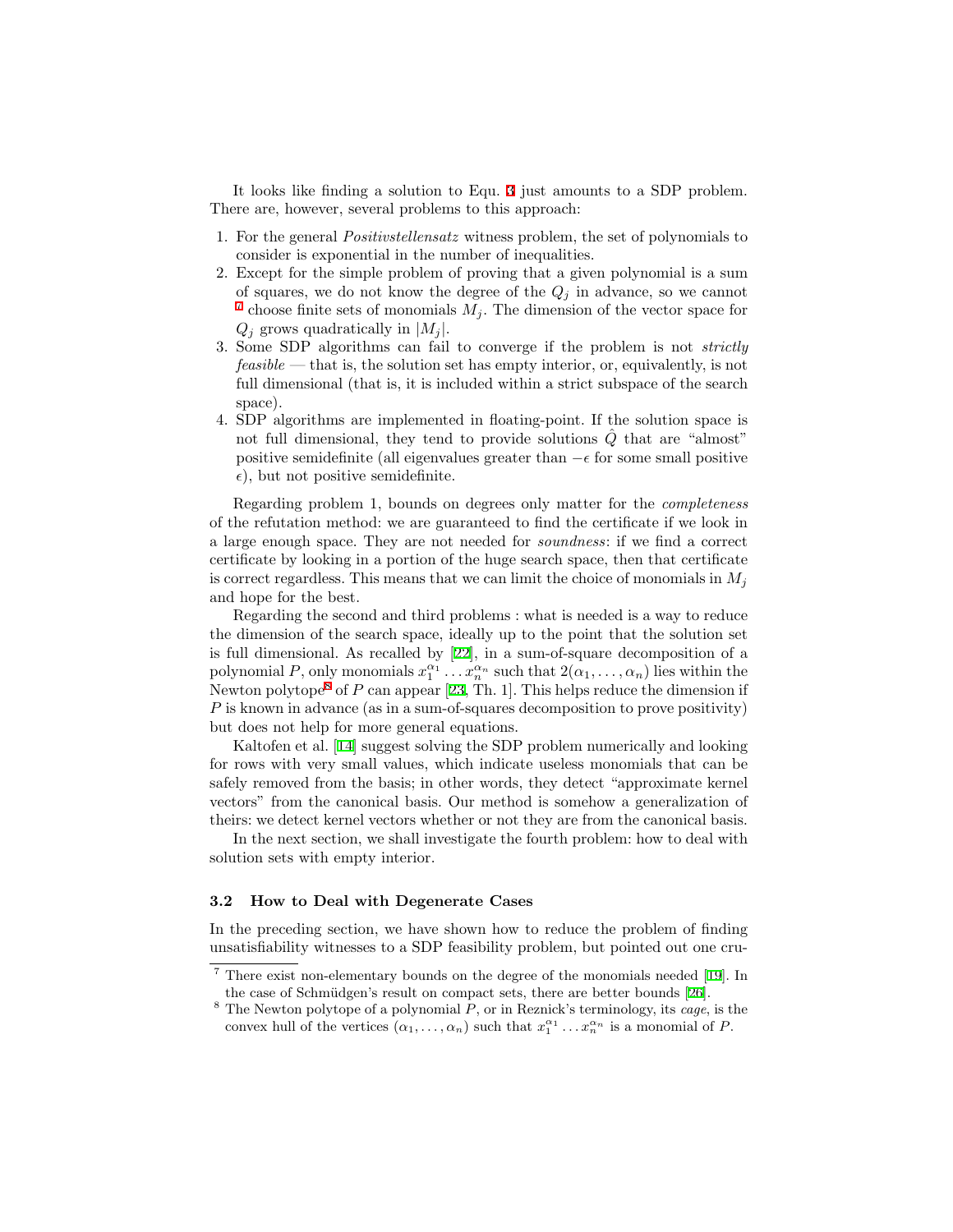cial difficulty: the possible degeneracy of the solution set. In this section, we explain more about this difficulty and how to work around it.

Let K be the cone of positive semidefinite matrices. We denote by  $M \succeq 0$ a positive semidefinite matrix  $M$ , by  $M \geq 0$  a positive definite matrix  $M$ . The vector **y** is decomposed into its coordinates  $y_i$ .  $\tilde{x}$  denotes a floating-point value close to an ideal real value *x*.

We consider a SDP feasibility problem: given a family of symmetric matrices  $F_0, F_i, \ldots, F_m$ , find  $(y_i)_{1 \leq i \leq m}$  such that

<span id="page-6-0"></span>
$$
F(\mathbf{y}) = -F_0 + \sum_{i=1}^{m} y_i F_i \succeq 0.
$$
 (4)

The  $F_i$  have rational coefficients, and we suppose that there is at least one rational solution for **y** such that  $F(y) \geq 0$ . The problem is how to find such a solution.

If nonempty, the solution set  $S \subseteq \mathbb{R}^m$  for the **y**, also known as the *spectrahedron*, is semialgebraic, convex and closed; its boundary consists in **y** defining singular positive semidefinite matrices, its interior are positive definite matrices. We say that the problem is strictly feasible if the solution set has nonempty interior. Equivalently, this means that the convex *S* has dimension *m*.

Interior point methods used for semidefinite feasibility, when the solution set has nonempty interior, tend to find a solution  $\tilde{y}$  in the interior away from the boundary. Mathematically speaking, if  $\tilde{y}$  is a numerical solution in the interior of the solution set, then there is  $\epsilon > 0$  such that for any **y** such that  $\|\mathbf{y} - \tilde{\mathbf{y}}\| \leq \epsilon$ , **y** is also a solution. Choose a very close rational approximation **y** of  $\tilde{y}$ , then unless we are unlucky (the problem is almost degenerate and all any suitable  $\epsilon$ is extremely small), then **y** is also in the interior of *S*. Thus, *F*(**y**) is a solution of problem [4.](#page-6-0)

This is why earlier works on sums-of-square methods [\[22](#page-14-9)] have proposed finding rational solutions only when the SDP problem is strictly feasible. In this article, we explain how to do away with the strict feasibility clause.

Some problems are not strictly feasible. Geometrically, this means that the linear affine space  $\{-F_0 + \sum_{i=1}^m y_i F_i \mid (y_1, \ldots, y_m) \in \mathbb{R}^m\}$  is tangent to the semidefinite positive cone  $K$ . Alternatively, this means that the solution set is included in a strict linear affine subspace of  $\mathbb{R}^m$ . Intuitively, this means that we are searching for the solution in "too large a space"; for instance, if  $m = 2$  and **y** lies in a plane, this happens if the solution set is a point or a segment of a line. In this case, some SDP algorithms may fail to converge if the problem is not strictly feasible, and those that converge, in general, will find a point slightly outside the solution set. The main contribution of this article is a workaround for this problem.

#### <span id="page-6-2"></span>**3.3 Simplified algorithm**

We shall thus now suppose the problem has empty interior.

<span id="page-6-1"></span>The following result is crucial but easily proved: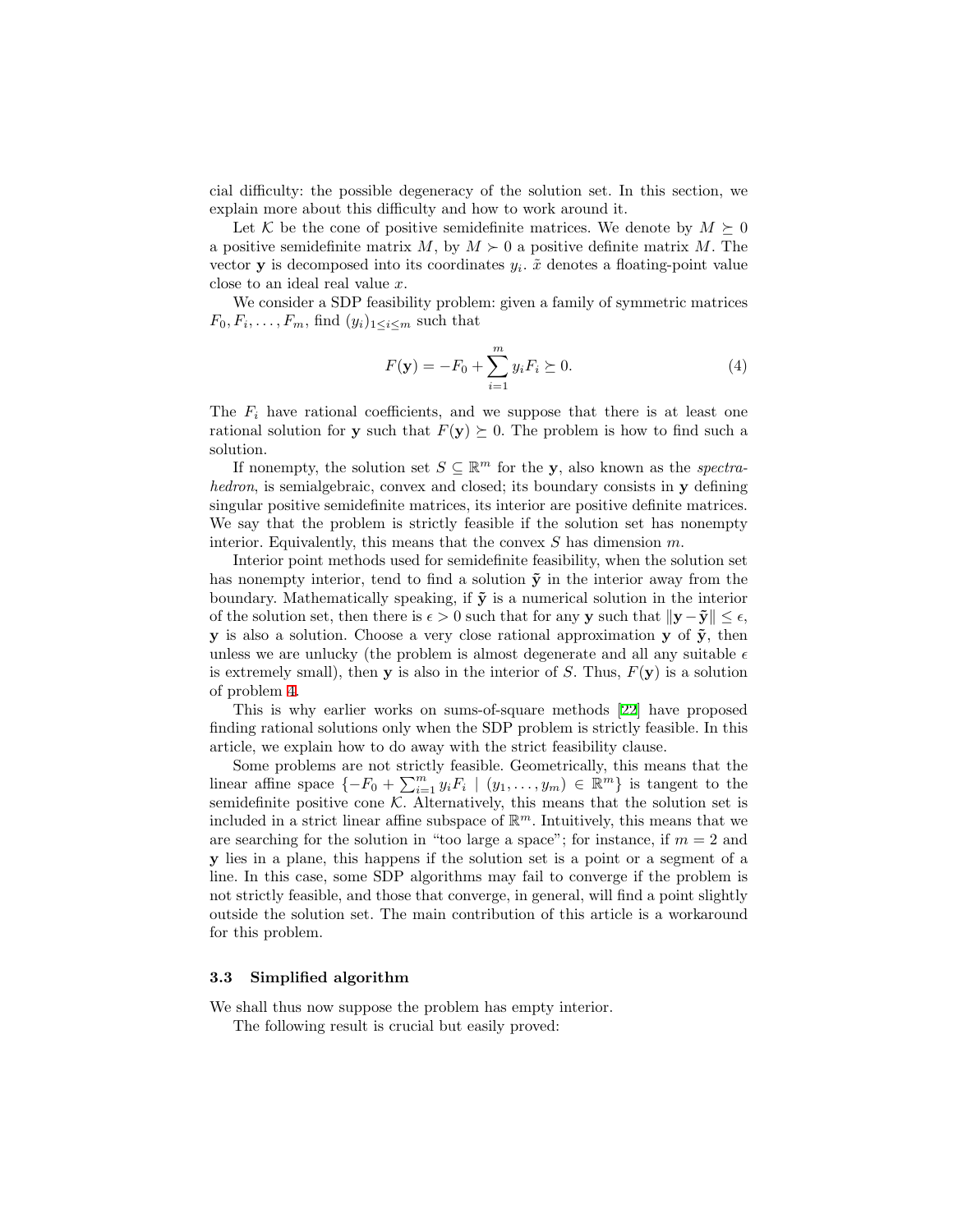**Lemma 2.** Let E be a linear affine subspace of the  $n \times n$  symmetric matrices *such that*  $E \cap K \neq \emptyset$ *. F in the relative interior I of*  $E \cap K$ *. Then it follows:* 

- *1. For all*  $F' \in E \cap K$ , ker  $F \subseteq \ker F'$ .
- *2. The least affine space containing*  $E \cap K$  *is*  $H = \{M \in E \mid \text{ker } M \supseteq \text{ker } F\}.$

Suppose we have found a numerical solution  $\tilde{y}$ , but it is nearly singular meaning that it has some negative eigenvalues extremely close to zero. This means there is  $\mathbf{v} \neq \mathbf{0}$  such that  $|\mathbf{v}.F(\tilde{\mathbf{y}})| \leq \epsilon ||\mathbf{v}||$ . Suppose that  $\tilde{\mathbf{y}}$  is very close to a rational solution **y** and, that  $\mathbf{v} \cdot F(\mathbf{y}) = 0$ , and also that **y** is in the relative interior of *S* — that is, the interior of that set relative to the least linear affine space containing *S*. Then, by lemma [2](#page-6-1), all solutions  $F(\mathbf{y}')$  also satisfy  $\mathbf{v} \cdot F(\mathbf{y}') = 0$ . Remark that the same lemma implies that either there is no rational solution in the relative interior, or that rational solutions are dense in *S*.

How can finding such a **v** help us? Obviously, if **v**  $\in \bigcap_{i=0}^{m}$  ker  $F_i$ , its discovery does not provide any more information than already present in the linear affine system  $-F_0 + \text{Vect } (F_1, \ldots, F_m)$ . We thus need to look for a vector outside that intersection of kernels; then, knowing such a vector will enable us to reduce the dimension of the search space from  $m$  to  $m' < m$ .

Thus, we look for such a vector in the orthogonal complement of  $\bigcap_{i=0}^{m}$  ker  $F_i$ , which is the vector space generated by the rows of the symmetric matrices  $F_0, \ldots, F_m$ . We therefore compute a full rank matrix *B* whose rows span the exact same space; this can be achieved by echelonizing a matrix obtained by stacking  $F_0, \ldots, F_m$ . Then,  $\mathbf{v} = \mathbf{w}B$  for some vector **w**. We thus look for **w** such that  $G(\mathbf{y}) \cdot \mathbf{w} = 0$ , with  $G(\mathbf{y}) = BF(\mathbf{y})B^T$ .

The question is how to find such a **w** with rational or, equivalently, integer coefficients. Another issue is that this vector should be "reasonable" — it should not involve extremely large coefficients, which would basically amplify the floating-point inaccuracies.

We can reformulate the problem as: find  $\mathbf{w} \in \mathbb{Z}^m \setminus \{0\}$  such that both  $\mathbf{w}$ and  $G(\tilde{\mathbf{y}})$ *.***w** are "small", two constraints which can be combined into a single objective to be minimized  $\alpha^2 ||G(\mathbf{\tilde{y}}).\mathbf{w}||_2^2 + ||\mathbf{w}||_2^2$ , where  $\alpha > 0$  is a coefficient for tuning how much we penalize large values of  $\|G(\tilde{\mathbf{y}}).\mathbf{w}\|_2$  in comparison to large values of  $\|\mathbf{w}\|_2$ . If  $\alpha$  is large enough, the difference between  $\alpha G(\tilde{\mathbf{y}})$  and its integer rounding *M* is small. We currently choose  $\alpha = \alpha_0 / \|G(\tilde{\mathbf{y}})\|$ , with  $\|M\|$  the Frobenius norm of  $M$  (the Euclidean norm for  $n \times n$  matrices being considered as vectors in  $\mathbb{R}^{n^2}$ , and  $\alpha_0 = 10^{15}$ .

We therefore try searching for a small (with respect to the Euclidean norm) nonzero vector that is an integer linear combination of the  $l_i = (0, \ldots, 1, \ldots, 0, m_i)$ where  $m_i$  is the *i*-th row of  $M$  and the 1 is at the *i*-th position. Note that, because of the diagonal of ones, the  $l_i$  form a free family.

This problem is known as finding a short vector in an integer lattice, and can be solved by the Lenstra-Lenstra-Lovász (LLL) algorithm. This algorithm outputs a free family of vectors  $s_i$  such that  $s_1$  is very short. Other vectors in the family may also be very short.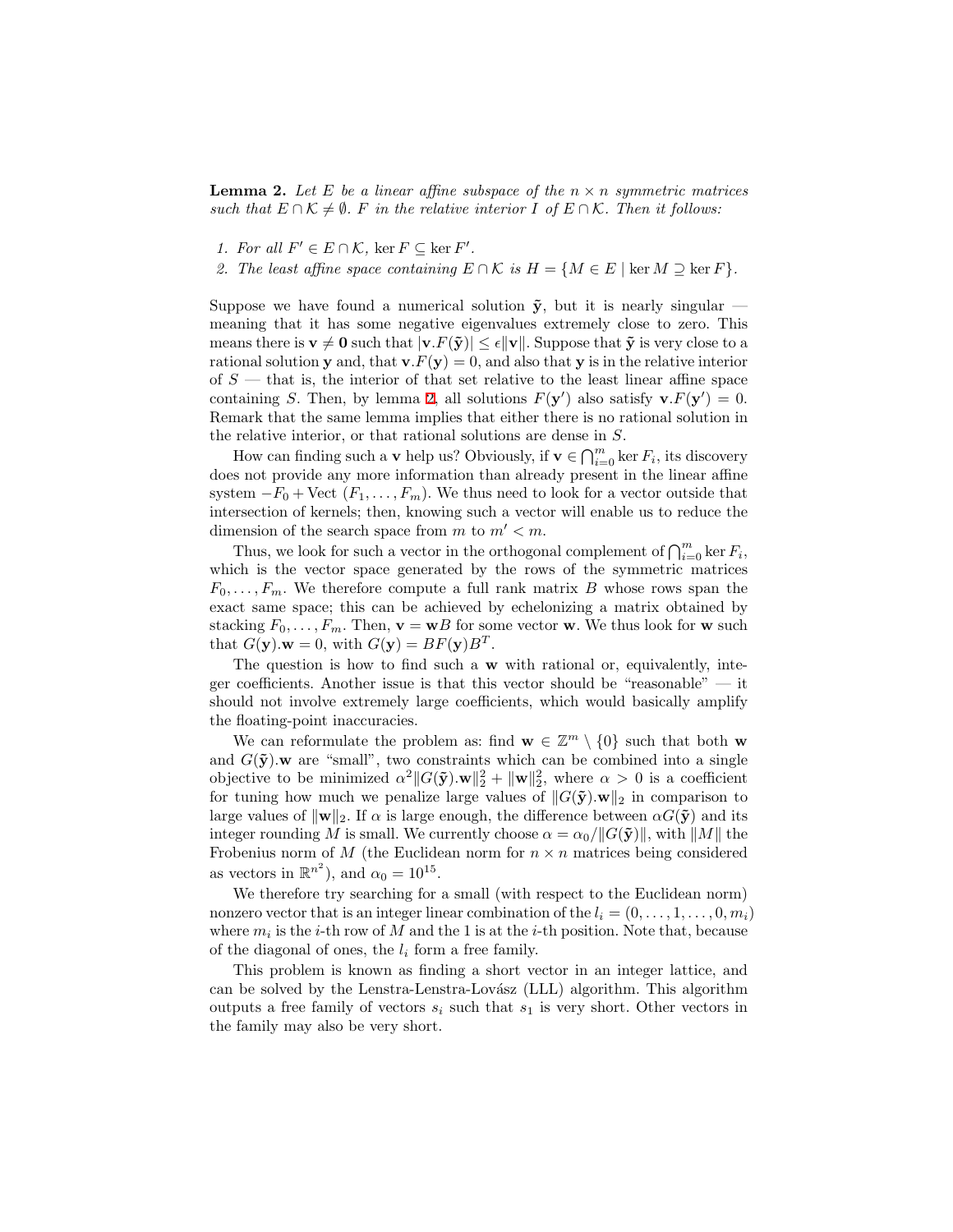Once we have such a small vector **w**, using exact rational linear algebra, we can compute  $F'_0, \ldots, F'_{m'}$  such that

<span id="page-8-0"></span>
$$
\left\{-F'_{0} + \sum_{i=1}^{m'} y'_{i} F'_{i} \mid (y_{1}, \ldots, y_{m'}) \in \mathbb{R}^{m'}\right\} =
$$
\n
$$
\left\{-F_{0} + \sum_{i=1}^{m} y_{i} F_{i} \mid (y_{1}, \ldots, y_{m}) \in \mathbb{R}^{m}\right\} \cap \{F \mid F \cdot \mathbf{v} = 0\}
$$
\n(5)

The resulting system has lower search space dimension  $m' < m$ , yet the same solution set dimension. By iterating the method, we eventually reach a search space dimension equal to the dimension of the solution set.

If we find no solution  $F'_{0}$ , then it means that the original problem had no solution (the Positivstellensatz problem has no solution, or the monomial bases were too small), or that a bad vector **v** was chosen due to lack of numerical precision. This is the only bad possible outcome of our algorithm: it may fail to find a solution that actually exists; in our experience, this happens only on larger problems (search space of dimension 3000 and more), where the result is sensitive to numerical roundoff. In contrast, our algorithm may never provide a wrong result, since it checks for correctness in a final phase.

#### **3.4 More Efficient Algorithm**

In lieu of performing numerical SDP solving on  $F = -F_0 + \sum y_i F_i \succeq 0$ , we can perform it in lower dimension on  $-(BF_0B^T) + \sum y_i(BF_iB^T) \succeq 0$ . Recall that the rows of *B* span the orthogonal complement of  $\bigcap_{i=0}^{m}$  ker  $\overline{F_i}$ , which is necessarily included in  $\ker F$ ; we are therefore just leaving out dimensions that always provide null eigenvalues.

The reduction of the sums-of-squares problem (Eq. [3](#page-4-1)) provides matrices with a fixed block structure, one block for each  $P_i$ : for a given problem all matrices  $F_0, F_1, \ldots, F_m$  are block diagonal with respect to that structure. We therefore perform the test for positive semidefiniteness of the proposed  $F(\mathbf{y})$  solution block-wise (see Sec. [3.6](#page-9-0) for algorithms). For the blocks not found to be positive semidefinite, the corresponding blocks of the matrices *B* and  $F(\tilde{\mathbf{y}})$  are computed, and LLL is performed.

As described so far, only a single **v** kernel vector would be supplied by LLL for each block not found to be positive semidefinite. In practice, this tends to lead to too many iterations of the main loop: the dimension of the search space does not decrease quickly enough. We instead always take the first vector  $\mathbf{v}^{(1)}$  of the LLL-reduced basis, then accept following vectors  $\mathbf{v}^{(i)}$  if  $\|\mathbf{v}^{(i)}\|_1 \leq \beta \cdot \|\mathbf{v}^{(1)}\|_1$ and  $||G(\tilde{\mathbf{y}}).\mathbf{v}^{(i)}||_2 \leq \gamma$ .  $||G(\tilde{\mathbf{y}}).\mathbf{v}^{(1)}||_2$ . For practical uses, we took  $\beta = \gamma = 10$ .

When looking for the next iteration  $\tilde{\mathbf{y}}'$ , we use the  $\tilde{\mathbf{y}}$  from the previous iteration as a hint: instead of starting the SDP search from an arbitrary point, we start it near the solution found by the previous iteration. We perform leastsquare minimization so that  $-F'_0 + \sum_{i=1}^{m'} y'_i F'_i$  is the best approximation of  $-F_0 +$  $\sum_{i=1}^{m} y_i F_i \mid (y_1, \ldots, y_m).$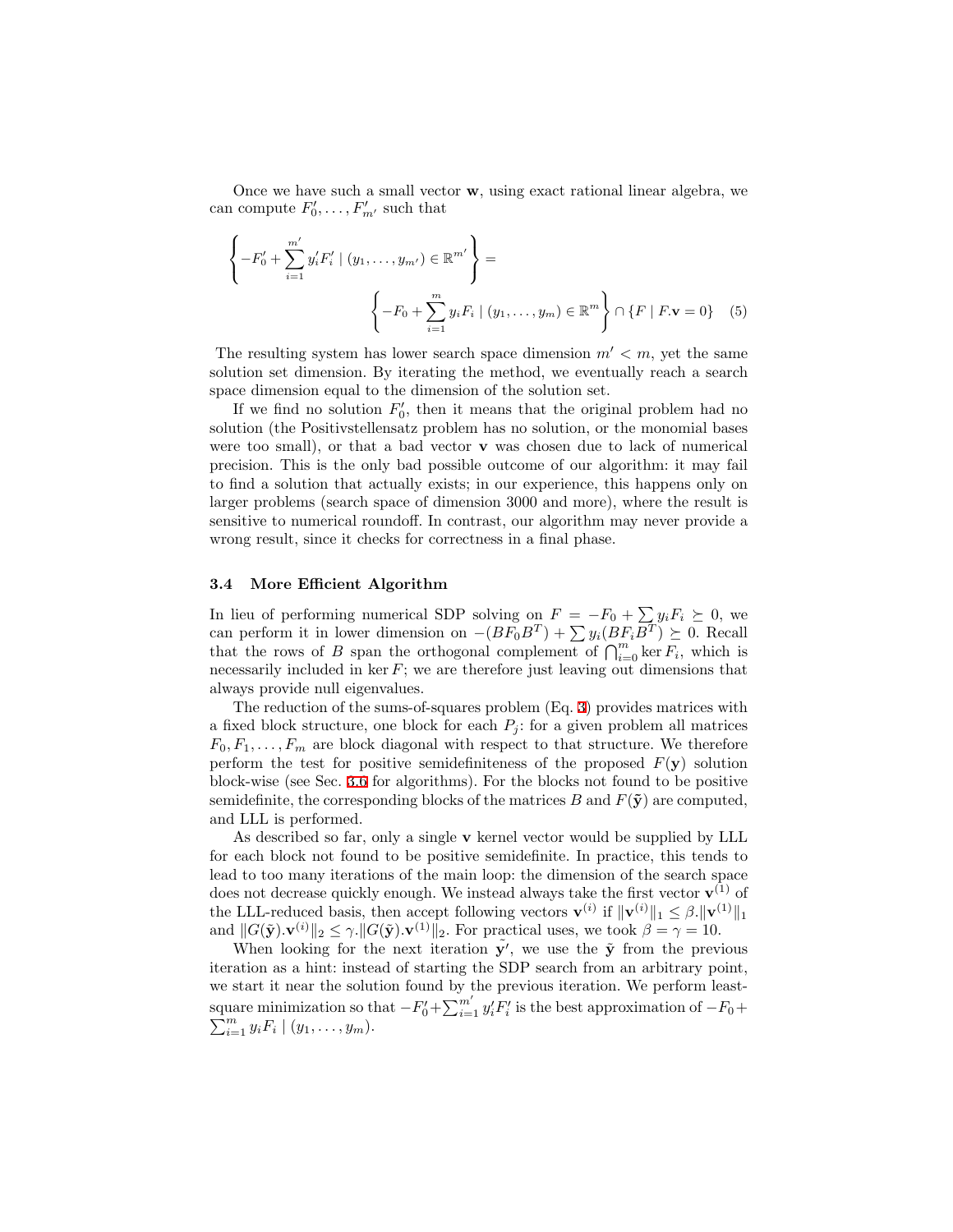#### **3.5 Extensions and Alternative Implementation**

As seen in *§*[4](#page-11-0), our algorithm tends to produce solutions with large numerators and denominators in the sum-of-square decomposition. We experimented with methods to get  $F(\mathbf{y}') \approx F(\mathbf{y})$  such that  $F(\mathbf{y}')$  has a smaller common denominator. This reduces to the following problem: given  $\mathbf{v} \in \mathbf{f}_0 + \text{vect}(\mathbf{f}_1, \ldots, \mathbf{f}_n)$  a real (floating-point) vector and  $\mathbf{f}_0, \ldots, \mathbf{f}_n$  rational vectors, find  $\mathbf{y}'_1, \ldots, \mathbf{y}_n$  such that  $\mathbf{v}' = \mathbf{f}_0 + \sum_i y_i' \mathbf{f}_i \approx \mathbf{v}$  and the numerators of  $\mathbf{v}'$  have a tunable magnitude (parameter  $\mu$ ). One can obtain such a result by LLL reduction of the rows of:

$$
M = \begin{pmatrix} \mathbb{Z}(\beta \mu(\mathbf{f}_0 - \mathbf{v})) \ \mathbb{Z}(\beta \mathbf{f}_0) \ 1 \ 0 \dots \ 0 \\ \mathbb{Z}(\beta \mu \mathbf{f}_1) \ \mathbb{Z}(\beta \mathbf{f}_1) \ 0 \ 1 \dots \\ \vdots \ \vdots \ 0 \\ \mathbb{Z}(\beta \mu \mathbf{f}_n) \ \mathbb{Z}(\beta \mathbf{f}_n) \ 0 \ 1 \end{pmatrix} \tag{6}
$$

where  $\beta$  is a large parameter (say,  $10^{19}$ ) and  $\mathbb{Z}(v)$  stands for the integer rounding of *v*. After LLL reduction, one of the short vectors in the basis will be a combination  $\sum_{i}^{n} y_i l_i$  where  $l_0, \ldots, l_n$  are the rows of *M*, such that  $y_0 \neq 0$ . Because *i*of the large *βµ* coefficient,  $y_0$ (**f**<sub>0</sub> − **v**) +  $\sum_{i=1}^n y_i$ **f**<sub>*i*</sub> should be very small, thus  $f_0 + \sum_{i=1}^n y_i \mathbf{f}_i \approx v$ . But among those vectors, the algorithm chooses one such that  $\sum_{i=0}^{n} y_i \mathbf{f}_i$  is not large — and among the suitable  $v'$ , the vector of numerators is proportional to  $\sum_{i=0}^{n} y_i \mathbf{f}_i$ .

After computing such a y', we check whether  $F(y') \succeq 0$ ; we try this for a geometrically increasing sequence of  $\mu$  and stop as soon as we find a solution. The matrices  $\hat{Q}_j$  then have simpler coefficients than the original ones. Unfortunately, it does not ensue that the sums of square decompositions of these matrices have small coefficients.

An alternative to finding some kernel vectors of a single matrix would be to compute several floating-point matrices, for instance obtained by SDP solving with optimization in multiple directions, and find common kernel vectors using LLL.

#### <span id="page-9-0"></span>**3.6 Sub-algorithms and Implementation**

The reduction from the problem expressed in Eq. [3](#page-4-1) to SDP with rational solu-tions was implemented in Sage.<sup>[9](#page-9-1)</sup>

Solving the systems of linear equations  $(S)$  (Sec. [3.1,](#page-4-2) over the coefficients of the matrices) and [5](#page-8-0), in order to obtain a system  $-F_0 + \text{vect}(F_1, \ldots, F_m)$  of generators of the solution space, is done by echelonizing the equation system (in homogeneous form) in exact arithmetic, then reading the solution off the echelon form. The dimension of the system is quadratic in the number of monomials (on the problems we experimented with, dimensions up to 7900 were found); thus efficient algorithms should be used. In particular, sparse Gaussian elimination

<span id="page-9-1"></span><sup>&</sup>lt;sup>9</sup> Sage is a computer algebra system implemented using the Python programming language, available under the GNU GPL from <http://www.sagemath.org>.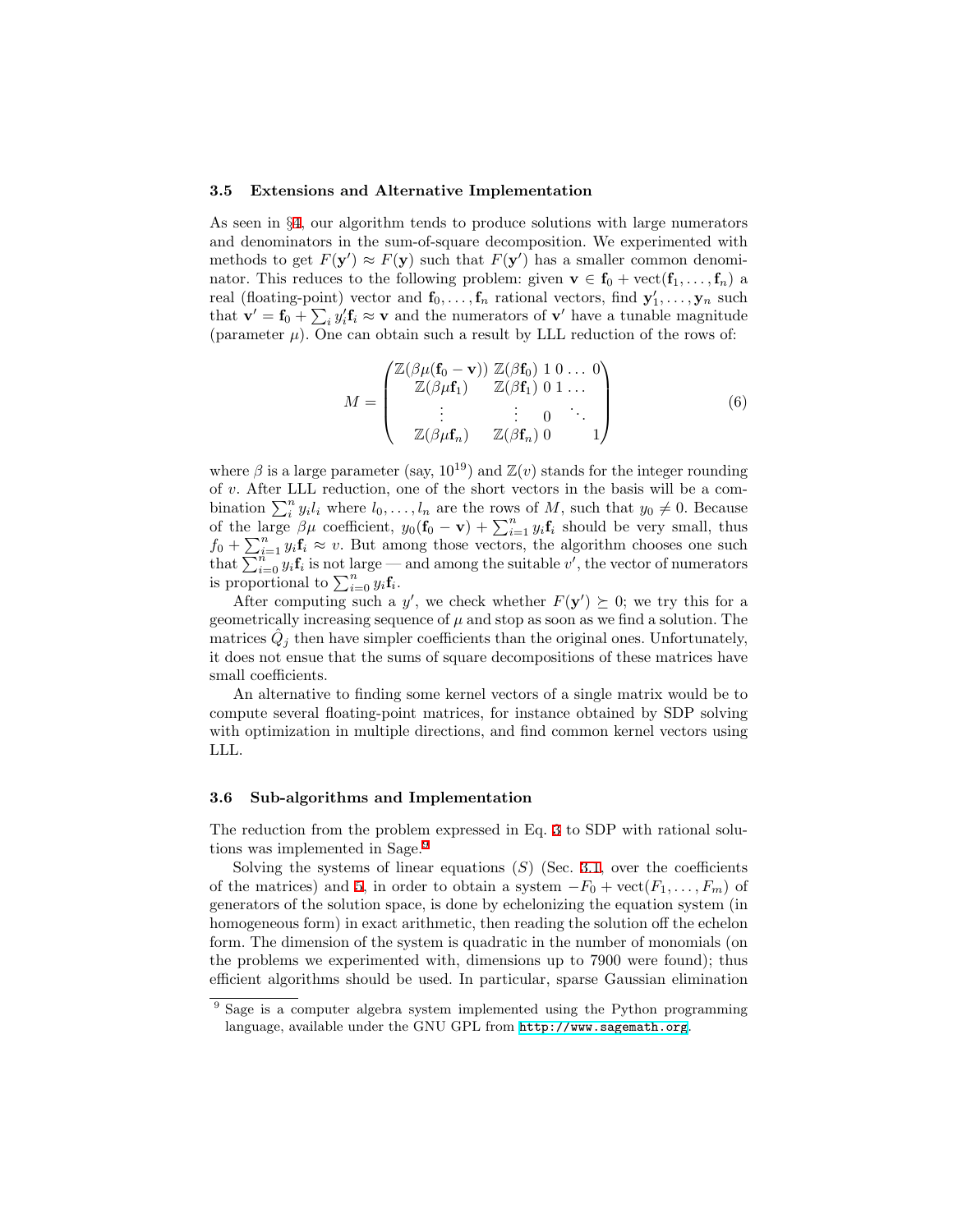in rational arithmetic, which we initially experimented, is not efficient enough; we thus instead use a sparse multi-modular algorithm  $[28, ch. 7]$  $[28, ch. 7]$  $[28, ch. 7]$  from LinBox<sup>[10](#page-10-0)</sup>. Multi-modular methods compute the desired result modulo some prime numbers, and then reconstruct the exact rational values.

One can test whether a symmetric rational matrix *Q* is positive semidefinite by attempting to convert it into its Gaussian decomposition, and fail once one detects a negative diagonal element, or a nonzero row with a zero diagonal element (Appendix. [A\)](#page-15-7). We however experimented with three other methods that perform better:

- **–** Compute the minimal polynomial of *Q* using a multi-modular algorithm [[1](#page-13-2)]. The eigenvalues of *Q* are its roots; one can test for the presence of negative roots using Descartes' rule of signs. Our experiments seem to show this is the fastest exact method.
- **–** Compute the characteristic polynomial of *Q* using a multimodular algorithm [\[1](#page-13-2)] and do as above. Somewhat slower but more efficient than Gaussian decomposition.
- **–** Given a basis *B* of the span of *Q*, compute the Cholesky decomposition of  $B^TQB$  by a numerical method. This decomposition fails if and only if  $B^TQB$ is not positive definite (up to numerical errors), thus succeeds if and only if *Q* is positive semidefinite (up to numerical errors).

For efficiency, instead of computing the exact basis *B* of the span of *Q*, we use *B* from *§*[3.3](#page-6-2), whose span includes the span of *Q*. The only risk is that  $ker B \subseteq ker Q$  while *Q* is positive semidefinite, in which case  $B^TQB$  will have nontrivial nullspace and thus will be rejected by the Cholesky decomposition. This is not a problem in our algorithm: it just means that the procedure for finding kernel vectors by LLL will find vectors in ker  $Q \setminus \ker B$ .

One problem could be that the Cholesky decomposition will incorrectly conclude that  $B^TQB$  is not positive definite, while it is but has very small positive eigenvalues. In this case, our algorithm may then find kernel vectors that are not really kernel vectors, leading to an overconstrained system and possibly loss of completeness. We have not encountered such cases.

Another problem could be that a Cholesky decomposition is obtained from a matrix not positive semidefinite, due to extremely bad numerical behavior. At worst, this will lead to rejection of the witness when the allegedly semidefinite positive matrices get converted to sums of squares, at the end of the algorithm.

Numerical SDP solving is performed using  $DSDP<sup>11</sup>$  $DSDP<sup>11</sup>$  $DSDP<sup>11</sup>$  [\[3](#page-13-3), [4](#page-13-4)], communicating using text files. LLL reduction is performed by  $\text{fpLLL}.^{12}$  $\text{fpLLL}.^{12}$  $\text{fpLLL}.^{12}$  Least square projection is performed using Lapack's DGELS.

<span id="page-10-0"></span> $10$  LinBox is a library for exact linear arithmetic, used by Sage for certain operations. <http://www.linalg.org/>

<span id="page-10-1"></span> $11$  DSDP is a sdp tool available from  $http://www.mcs.an1.gov/DSDP/$ 

<span id="page-10-2"></span> $12$  fpLLL is a LLL library from Damien Stehlé et al., available from  $http://perso.$ [ens-lyon.fr/damien.stehle/](http://perso.ens-lyon.fr/damien.stehle/)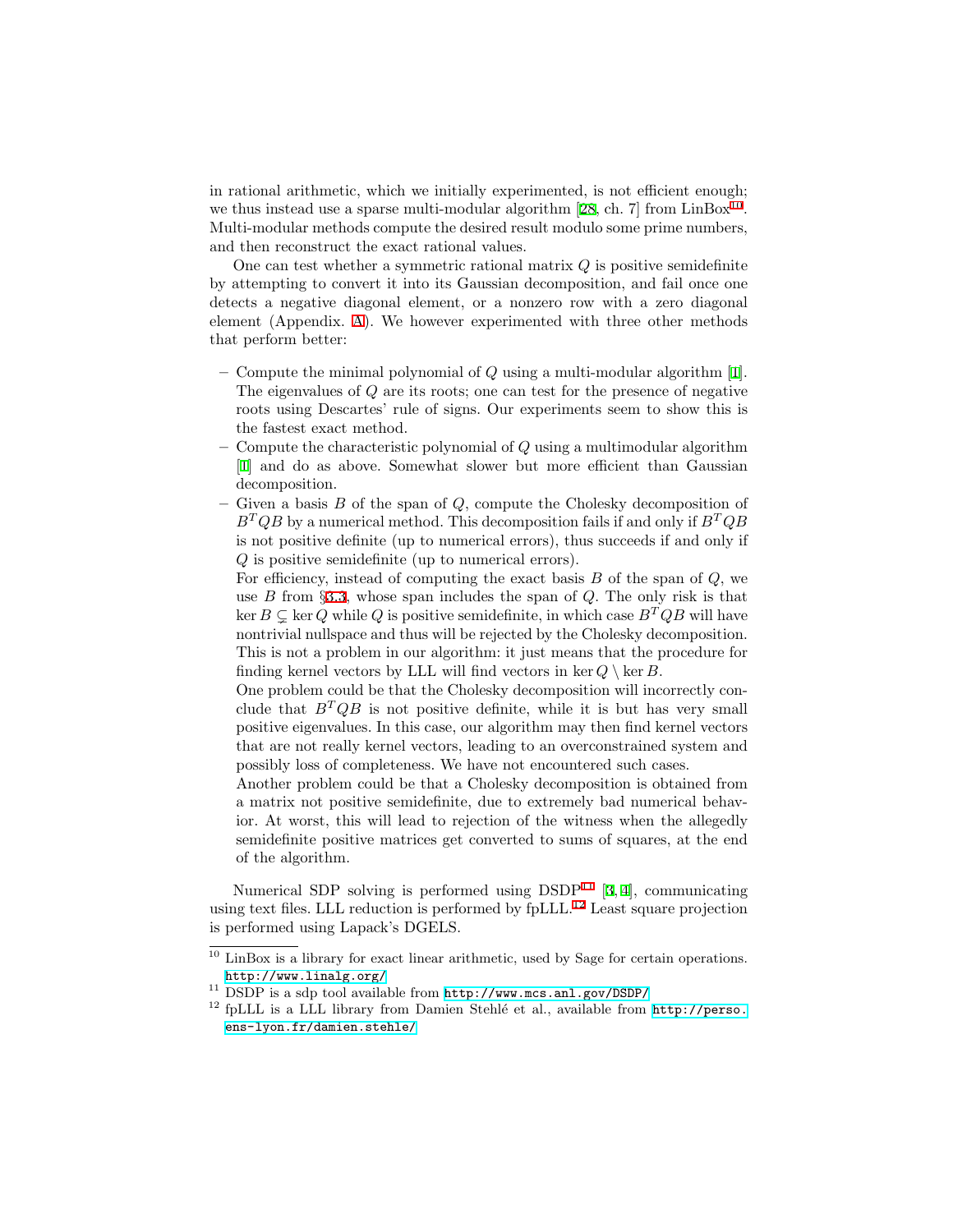The implementation is available from the first author's Web page ([http:](http://bit.ly/fBNLhR) [//bit.ly/fBNLhR](http://bit.ly/fBNLhR) and <http://bit.ly/gPXNF8>).

#### **3.7 Preliminary Reductions**

The more coefficients to find there are, the higher the dimension is, the longer computation times grow and the more likely numerical problems become. Thus, any cheap technique that reduces the search space is welcome.

If one looks for witnesses for problems involving only homogeneous polynomials, then one can look for witnesses built out of a homogeneous basis of monomials (this technique is implemented in our positivity checker).

One could also make use of symmetries inside the problem. For instance, if one looks for a nonnegativity witness  $P = N/D$  of a polynomial P, and P is symmetric (that is, there exists a substitution group  $\Sigma$  for the variables of  $P$  such that  $P.\sigma = P$  for  $\sigma \in \Sigma$ ), then one may reduce the search to symmetric N and *D*. If  $P = N/D$  is a witness, then  $DP = N$  thus for any  $\sigma$ ,  $(D.\sigma)P = (N.\sigma)$  and thus  $(\sum_{\sigma} D.\sigma)P = (\sum_{\sigma} N.\sigma)$ , thus  $D' = \sum_{\sigma} D.\sigma$  and  $N' = \sum_{\sigma} N.\sigma$  constitute a symmetric nonnegativity witness.

# <span id="page-11-0"></span>**4 Examples**

The following system of inequalities has no solution (neither Redlog nor QepCad nor Mathematica 5 can prove it; Mathematica 7 can):

$$
\begin{cases}\nP_1 = x^3 + xy + 3y^2 + z + 1 \ge 0 \\
P_2 = 5z^3 - 2y^2 + x + 2 \ge 0 \\
P_4 = -5x^2z^3 - 50xyz^3 - 125y^2z^3 + 2x^2y^2 + 20xy^3 + 50y^4 - 2x^3 \\
-10x^2y - 25xy^2 - 15z^3 - 4x^2 - 21xy - 47y^2 - 3x - y - 8 \ge 0\n\end{cases}
$$
\n(7)

This system was concocted by choosing *P*1*, P*2*, P*<sup>3</sup> somewhat haphazardly and then  $P_4 = -(P_1 + (3 + (x + 5y)^2)P_2 + P_3 + 1 + x^2)$ , which guaranteed the system had no solution. The initial 130 constraints yield a search space of dimension 145, and after four round of numeric solving one gets an unsatisfiability witness (sums of squares  $Q_j$  such that  $\sum_{j=1}^4 P_j Q_j + Q_5 = 0$ ). Total computation time was 4.4 s. Even though there existed a simple solution (note the above formula for  $P_4$ ), our algorithm provided a lengthy one, with large coefficients (and thus unfit for inclusion here).

Motzkin's polynomial *M* (Eq. [1\)](#page-2-3) cannot be expressed as a sum of squares, but it can be expressed as a quotient of two sums of squares. We solved *M.Q*1*−Q*<sup>2</sup> = 0 for sums of squares *Q*<sup>1</sup> and *Q*<sup>2</sup> built from homogeneous monomials of respective total degrees 3 and  $6$  — lesser degrees yield no solutions (Fig. [1](#page-12-0)). The equality relation over the polynomials yields 66 constraints over the matrix coefficients and a search space of dimension 186. Four cycles of SDP programming and LLL are then needed, total computation time was 4.1 s.

We exhibited witnesses that each of the 8 semidefinite positive forms listed by [[24](#page-14-11)], which are not sums of squares of polynomials, are quotients of sums of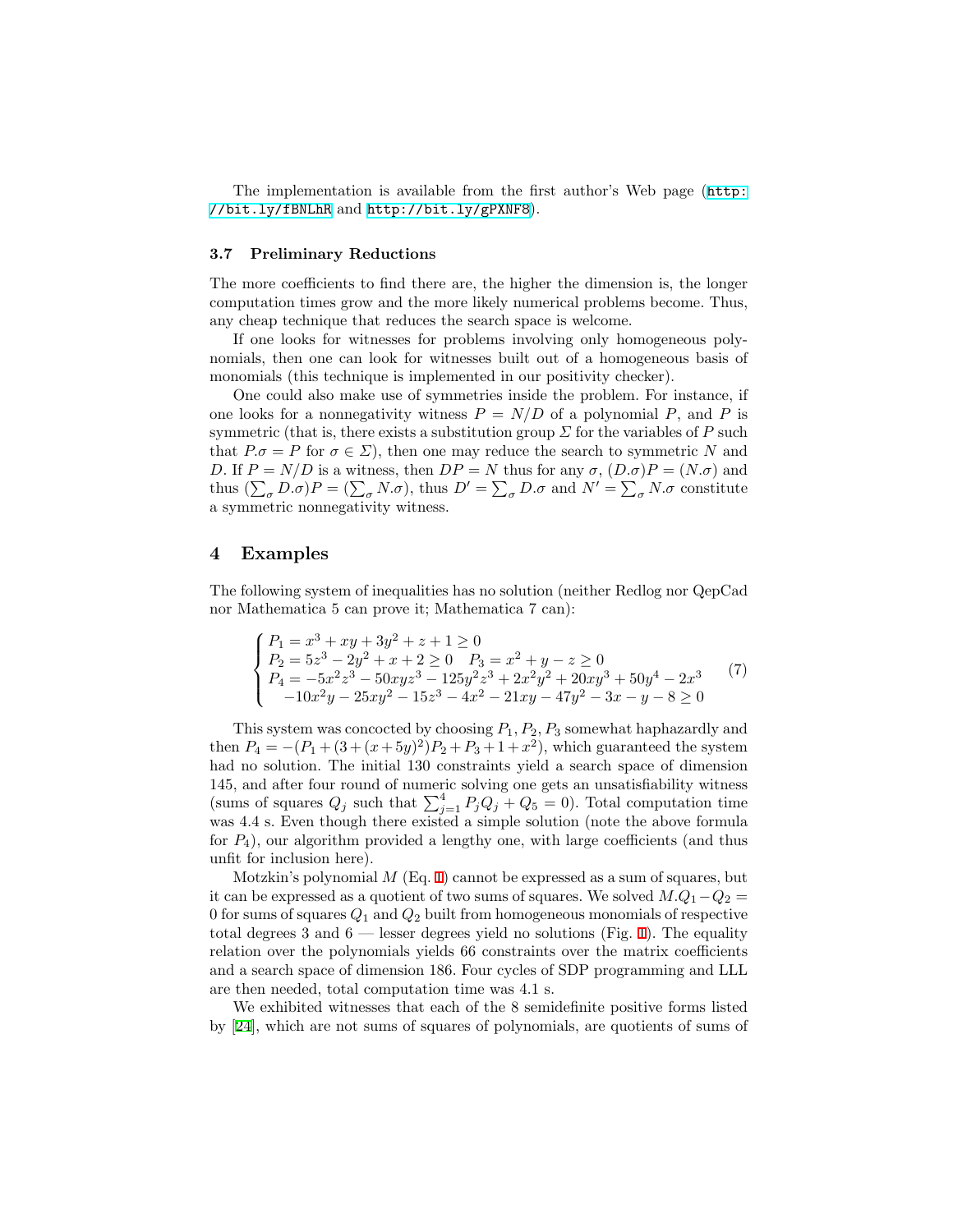```
Q_1 = 8006878A_1^2 + 29138091A_2^2 + 25619868453870/4003439A_3^2 + 14025608A_4^2 + 14385502A_5^2+ \ 85108577038951965167/12809934226935A_6^2Q_2 = 8006878B_1^2 + 25616453B_2^2 + 108749058736871/4003439B_3^2 + 161490847987681{\textstyle \sqrt{25616453} B_4^2 + 7272614 B_5^2 + 37419351 B_6^2 + 13078817768190/3636307 B_7^2 + 71344030945385471151} }\mu/15535579819553B_8^2 + 539969700325922707586/161490847987681B_9^2 + 41728880843834/12473117B_{10}^2 + 131008857208463018914/62593321265751B_11^2, where
\begin{array}{l} A_1 = -1147341/4003439 x_1^2 x_3 - 318460/4003439 x_2^2 x_3 + x_3^3 \ A_2 = x_2 x_3^2 \ A_3 = -4216114037644 \\[2mm] /12809934226935 x_1^2 x_3 + x_2^2 x_3 \ A_4 = x_1 x_3^2, \ A_5 = x_1 x_2 x_3, \ A_6 = x_1^2 x_3 \ \text{and} \ B_1 = -1102857 \\[2mm] /4003439 x_1^4 x_2 x_3 -B_3 = -2617184886847/15535579819553x_1^4 x_2 x_3 - 12918394932706/15535579819553x_1^2 x_2 x_3^3 + x_2^3 x_3^3,B<sub>4</sub> = −26028972147097/161490847987681x_1^4x_3^2 − 135461875840584
\left(161490847987681x_1^2x_2^2x_3^2+x_2^4x_3^2,\, B_5=-2333331/3636307x_1^3x_2x_3^2-1302976\right.\\ \left. \left(3636307x_1x_2^3x_3^2+x_1x_2x_3^4,\, B_6=-11582471/37419351x_1^5x_3-12629854\right.\right.\\ \left.\right./37419351x_{1}^3x_{2}^2x_{3}-4402342/12473117x_{1}^3x_{3}^3+x_{1}x_{2}^2x_{3}^3,\ B_7=-x_{1}^3x_{2}x_{3}^2+x_{1}x_{2}^3x_{3}^2,B_8=-x_1^4x_2x_3+x_1^2x_2x_3^3,\ B_9=-x_1^4x_3^2+x_1^2x_2^2x_3^2,\ B_{10}=-17362252580967/20864440421917x_1^5x_3-3502187840950/20864440421917x_1^3x_2^2x_3 + x_1^3x_3^3, B_{11} = -x_1^5x_3 + x_1^3x_2^2x_3.
```
<span id="page-12-0"></span>**Fig. [1](#page-2-3).** Motzkin's polynomial *M* (Eq. 1) as  $Q_2/Q_1$ .

squares (Motzkin's *M*, Robinson's *R* and *f*, Choi and Lam's *F*, *Q*, *S*, *H* and Schmüdgen's  $q$ ). These examples include polynomials with up to 6 variables and search spaces up to dimension 1155. We did likewise with *delzell*, *laxlax* and *leepstarr2* from [[14\]](#page-14-17). The maximal computation time was 7'.

We then converted these witnesses into Coq proofs of nonnegativity using a simple Sage script. These proofs use the Ring tactic, which checks for polynomial identity. Most proofs run within a few seconds, though *laxlax* takes 7'39" and Robinson's *f* 5'07"; the witness for *leepstarr2* is too large for the parser. We also exhibited a witness that the Vor1 polynomial cited by [\[25](#page-15-8)] is a sum of squares.

John Harrison kindly provided us with a collection of 14 problems that his system [\[11](#page-14-8)] could not find witnesses for. These problems generally have the form  $P_1 \geq 0 \land \cdots \land P_n \geq 0 \Rightarrow R \geq 0$ . In order to prove such implication, we looked for witnesses consisting of sums of squares  $(Q_1, \ldots, Q_n, Q_R)$ , such that  $\sum_{j} Q_j P_j + Q_R R = 0$  with  $Q_R \neq 0$ , and thus  $R = \frac{\sum_{j} Q_j P_j}{Q_R}$  $\frac{Q_3 I g_3}{Q_R}$ . In some cases, it was necessary to use the products  $\prod_i P_i^{w_i}$  for  $\mathbf{w} \in \{0,1\}^n$  instead of the  $P_i$ . We could find witnesses for all those problems,  $^{13}$  $^{13}$  $^{13}$ . though for some of them, the witnesses are very large, taking up megabytes. Since these searches were done without making use of symmetries in the problem, it is possible that more clever techniques could find smaller witnesses.

# **5 Conclusion and further works**

We have described a method for solving SDP problems in rational arithmetic. This method can be used to solve sums-of-squares problems even in geometrically degenerate cases. We illustrated this method with applications to proving the nonnegativity of polynomials, or the unsatisfiability of systems of polynomial (in) equalities. The method then provides easily checkable proof witnesses, in the sense that checking the witness only entails performing polynomial arithmetic and applying a few simple mathematical lemmas. We have implemented

<span id="page-12-1"></span><sup>&</sup>lt;sup>13</sup> A 7z archive is given at <http://bit.ly/hM7HW3>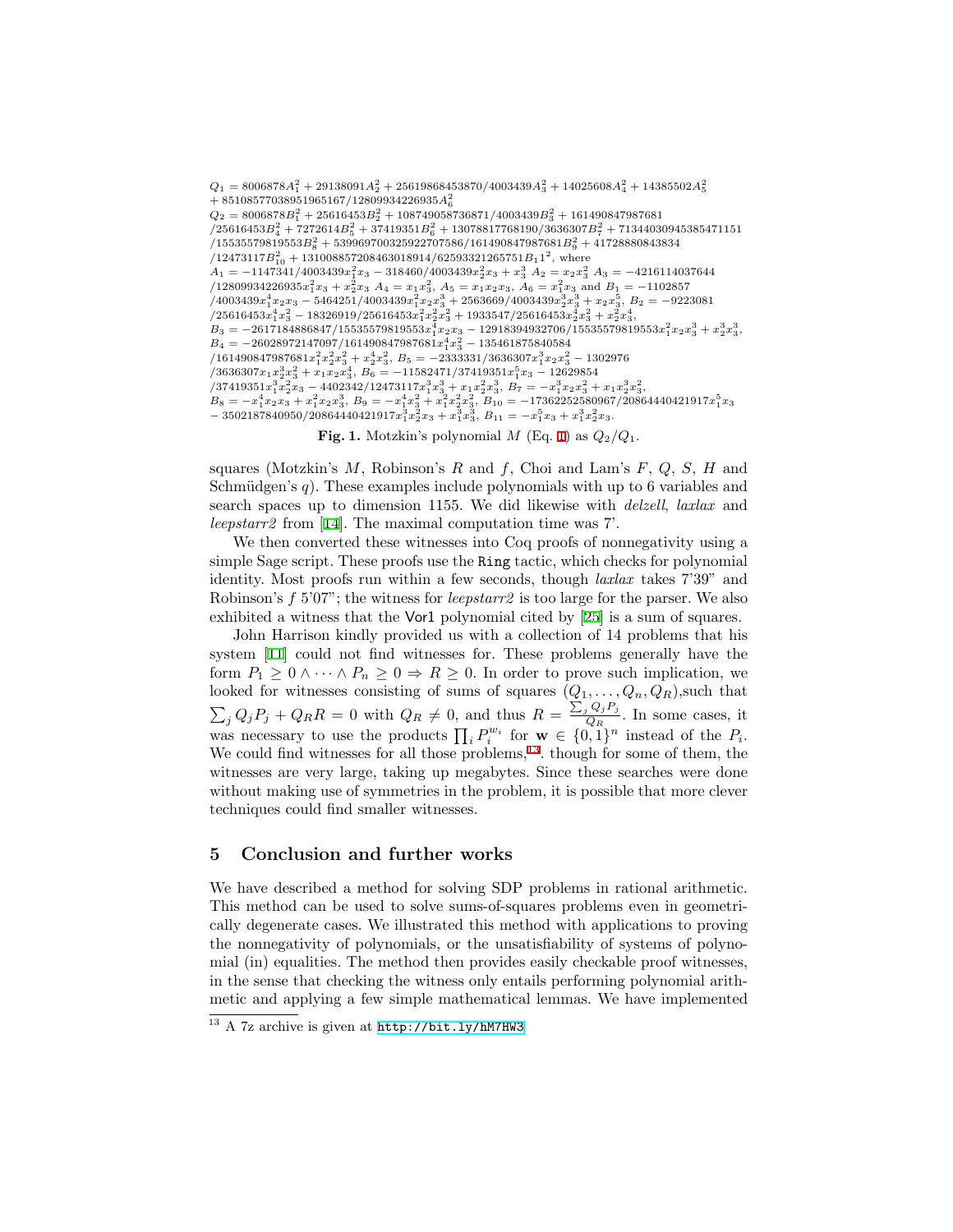the conversion of nonnegativeness witnesses to Coq proofs. A more ambitious implementation, mapping Coq real arithmetic proofs goals to Positivstellensatz problems through the Psatz tactic from the MicroMega package [[5\]](#page-13-5), then mapping Positivstellensatz witnesses back to proofs, is underway.

One weakness of the method is that it tends to provide "unnatural" witnesses — they tend to have very large coefficients. These are machine-checkable but provide little insights to the reader. An alternative would be to provide the matrices and some additional data (such as their minimal polynomial) and have the checker verify that they are semidefinite positive; but this requires formally proving, once and for all, some non-trivial results on polynomials, symmetric matrices and eigenvalues (e.g. the Cayley-Hamilton theorem), as well as possibly performing costly computations, e.g. evaluating a matrix polynomial.

A more serious limitation for proofs of unsatisfiability is the very high cost of application of the Positivstellensatz. There is the exponential number of polynomials to consider, and the unknown number of monomials. It would be very interesting if there could be some simple results, similar to the Newton polytope approach, for reducing the dimension of the search space or the number of polynomials to consider. Another question is whether it is possible to define SDP problems from Positivstellensatz equations for which the spectrahedron has rational points only at its relative boundary.

While our method performed well on examples, and is guaranteed to provide a correct answer if it provides one, we have supplied no completeness proof that is, we have not proved that it necessarily provides a solution if there is one. This is due to the use of floating-point computations. One appreciable result would be that a solution should be found under the assumption that floatingpoint computations are precise up to  $\epsilon$ , for a value of  $\epsilon$  and the various scaling factors in the algorithm depending on the values in the problem or the solution.

It seems possible to combine our reduction method based on LLL with the Newton iterations suggested by  $[13, 14]$  $[13, 14]$  $[13, 14]$  $[13, 14]$  $[13, 14]$ , as an improvement over their strategy for detection of useless monomials and reduction of the search space. Again, further experiment is needed.

### **References**

- <span id="page-13-2"></span>1. Adams, J., Saunders, B.D., Wan, Z.: Signature of symmetric rational matrices and the unitary dual of Lie groups. In: ISSAC '05. pp. 13–20. ACM, New York, NY, USA (2005)
- <span id="page-13-0"></span>2. Basu, S., Pollack, R., Roy, M.F.: On the combinatorial and algebraic complexity of quantifier elimination. Journal of the ACM (JACM) 43(6), 1002–1045 (1996)
- <span id="page-13-3"></span>3. Benson, S.J., Ye, Y.: DSDP5 user guide — software for semidefinite programming. technical memorandum 277, Argonne National Laboratory (2005)
- <span id="page-13-4"></span>4. Benson, S.J., Ye, Y.: Algorithm 875: DSDP5—software for semidefinite programming. ACM Transactions on Mathematical Software 34(3), 16:1–16–20 (May 2008)
- <span id="page-13-5"></span>5. Besson, F.: Fast reflexive arithmetic tactics the linear case and beyond. In: TYPES'06. pp. 48–62. No. 4502 in LNCS, Springer, Berlin, Heidelberg (2007)
- <span id="page-13-1"></span>6. Boyd, S., Vandenberghe, L.: Convex Optimization. Cambridge University Press (2004), <http://www.stanford.edu/~boyd/cvxbook/>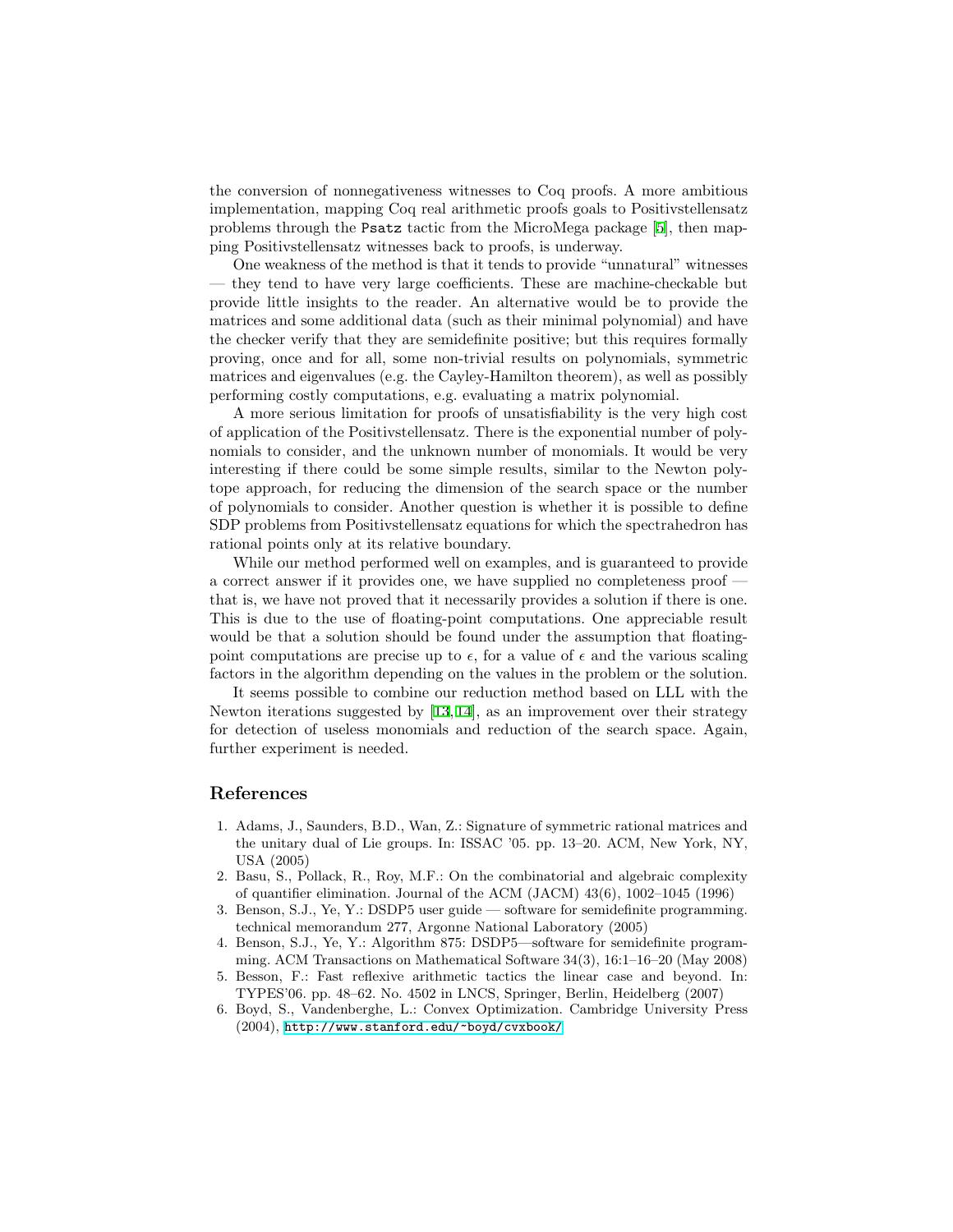- <span id="page-14-0"></span>7. Collins, G.E.: Quantifier elimination for real closed fields by cylindrical algebraic decomposition. In: Automata theory and formal languages. LNCS, vol. 33, pp. 134–183. Springer (1975)
- <span id="page-14-1"></span>8. Collins, G.E.: Quantifier elimination by cylindrical algebraic decomposition twenty years of progress. In: Caviness, B.F., Johnson, J.R. (eds.) Quantifier Elimination and Cylindrical Algebraic Decomposition. pp. 8–23 (1998)
- <span id="page-14-13"></span>9. Coste, M., Lombardi, H., Roy, M.F.: Dynamical method in algebra: effective Nullstellensätze. Annals of Pure and Applied Logic  $111(3)$ ,  $203-256$  (2001), proceedings of the International Conference "Analyse & Logique" Mons, Belgium 25-29 August 1997
- <span id="page-14-5"></span>10. Dutertre, B., de Moura, L.: Integrating simplex with DPLL(T). Tech. Rep. SRI-CSL-06-01, SRI International (May 2006)
- <span id="page-14-8"></span>11. Harrison, J.: Verifying nonlinear real formulas via sums of squares. In: Schneider, K., Brandt, J. (eds.) Proceedings of the 20th International Conference on Theorem Proving in Higher Order Logics, TPHOLs 2007. LNCS, vol. 4732, pp. 102–118. Springer (2007)
- <span id="page-14-2"></span>12. INRIA: The Coq Proof Assistant Reference Manual, 8.1 edn. (2006)
- <span id="page-14-10"></span>13. Kaltofen, E., Li, B., Yang, Z., Zhi, L.: Exact certification of global optimality of approximate factorizations via rationalizing sums-of-squares with floating point scalars. In: ISSAC (International Symposium on Symbolic and Algebraic Computation). pp. 155–163. ACM (2008)
- <span id="page-14-17"></span>14. Kaltofen, E., Li, B., Yang, Z., Zhi, L.: Exact certification in global polynomial optimization via sums-of-squares of rational functions with rational coefficients (2009), accepted at J. Symbolic Computation
- <span id="page-14-12"></span>15. de Klerk, E., Pasechnik, D.V.: Products of positive forms, linear matrix inequalities, and Hilbert 17th problem for ternary forms. European Journal of Operational Research pp. 39–45 (2004)
- <span id="page-14-7"></span>16. Krivine, J.L.: Anneaux préordonnés. J. Analyse Math. 12, 307–326 (1964), [http:](http://hal.archives-ouvertes.fr/hal-00165658/en/) [//hal.archives-ouvertes.fr/hal-00165658/en/](http://hal.archives-ouvertes.fr/hal-00165658/en/)
- <span id="page-14-4"></span>17. Kroening, D., Strichman, O.: Decision procedures. Springer (2008)
- <span id="page-14-14"></span>18. Lombardi, H.: Théorème des zéros réels effectif et variantes. Tech. rep., Université de Franche-Comté, Besan con, France (1990), [http://hlombardi.free.fr/](http://hlombardi.free.fr/publis/ThZerMaj.pdf) [publis/ThZerMaj.pdf](http://hlombardi.free.fr/publis/ThZerMaj.pdf)
- <span id="page-14-15"></span>19. Lombardi, H.: Une borne sur les degrés pour le théorème des zéros réel effectif. In: Coste, M., Mahé, L., Roy, M.F. (eds.) Real Algebraic Geometry: Proceedings of the Conference held in Rennes, France in 1991. Lecture Notes in Mathematics, vol. 1524. Springer (1992)
- <span id="page-14-3"></span>20. Mahboubi, A.: Implementing the CAD algorithm inside the Coq system. Mathematical Structures in Computer Sciences 17(1) (2007)
- <span id="page-14-6"></span>21. Parrilo, P.: Structured Semidefinite Programs and Semialgebraic Geometry Methods in Robustness and Optimization. Ph.D. thesis, California Institute of Technology (2000)
- <span id="page-14-9"></span>22. Peyrl, H., Parrilo, P.A.: Computing sum of squares decompositions with rational coefficients. Theoretical Computer Science 409(2), 269–281 (2008)
- <span id="page-14-16"></span>23. Reznick, B.: Extremal PSD forms with few terms. Duke Mathematical Journal 45(2), 363–374 (1978)
- <span id="page-14-11"></span>24. Reznick, B.: Some concrete aspects of Hilbert's 17th problem. In: Delzell, C.N., Madden, J.J. (eds.) Real Algebraic Geometry and Ordered Structures, Contemporary Mathematics, vol. 253. American Mathematical Society (2000)